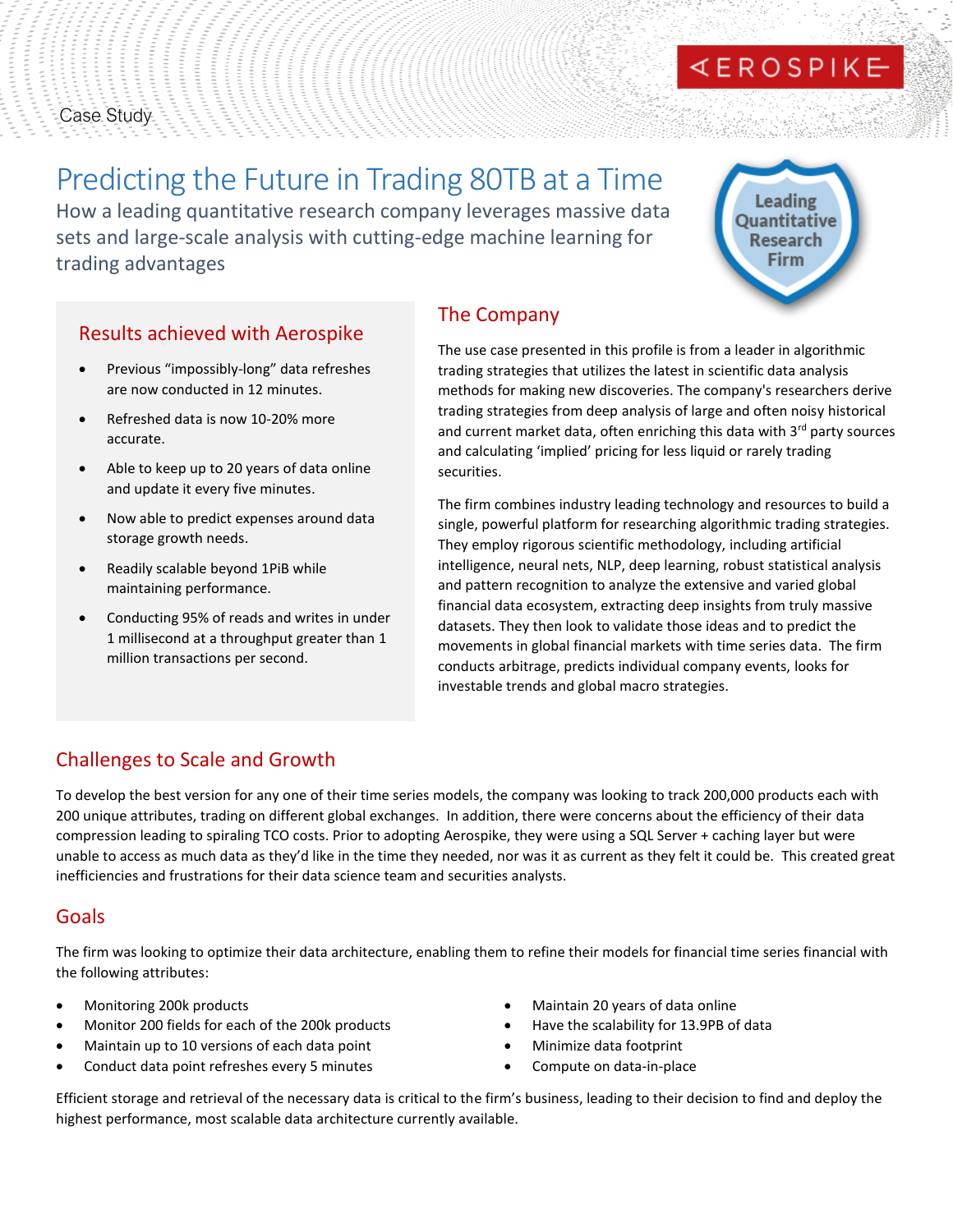# Why Aerospike

Compared to the other solutions being evaluated, the main drivers that made Aerospike so attractive to this firm was its ability to provide high performance at scale combined with a lower and predictable total cost of ownership in addition to the ability to incorporate mission critical security requirements.

Upfront during the presales process, the Aerospike engineering team was highly engaged during the POC. The Aerospike engineering team demonstrated deep understanding of the company's problems, giving the company confidence that investing in the Aerospike platform and product vision would be an asset to their future growth.

# Benefits with Aerospike

#### **Performance**

During the initial evaluation with Aerospike, the firm was able to achieve 1 million transactions per second (TPS) with 95% of reads and writes completing in under 1 millisecond using 9 cloud-based VMs. It was stunning to the evaluation team; it was several times faster than what they were seeing before. Beyond being highly performant, Aerospike is predictably performant, delivering high write throughput at low latencies, enabling enterprises to build larger-scale applications more easily at a lower cost.

#### **Easily Scalable**

Initial testing was conducted with 5TB of data, but during this initial evaluation phase linear scalability beyond 1PB while maintaining performance was demonstrated. Because the Aerospike Hybrid Memory Architecture™ database optimizes hardware efficiency, the firm anticipates being able to substantially reduce data footprint.

#### **Enterprise-Grade Security**

Security is of paramount importance to this organization – only half in jest they describe themselves as 'being more security conscious than the NSA'. The InfoSec experts probed the various access points and links within an Aerospike architecture in order to ensure there were no viable 'attack

*"Data refreshes that hadn't been possible due to length of time needed, are now possible to complete in 12 minutes on Aerospike..leading to data that is 10-20% more accurate."*

Vice President, Engineering Leading Quantitative Research Firm

vectors' – even at the most unlikely theoretical level – a scrutiny we were pleased to say we were able to satisfy, crucially without sacrificing performance.

Aerospike provides encryption at rest and on the network; offers role-based authorization, LDAP and Kerberos based authentication, integration with HashiCorp Vault as well as auditing.

#### **Data Compression**

By carefully exploiting some regularity properties of the time series data, in conjunction with opportunities offered by Aerospike's complex data type API, data was compressible in some instances by as much as 90% - one data set moving from a footprint of 260Mb to 17.5Mb.

#### **Lowering Latency**

In capital markets, low latency is critical for algorithmic trading in order to react to market events faster than the competition and thus increase profitability of trades. There are many technical factors which impact on the time it takes a trading system to detect an opportunity and to successfully exploit that opportunity. In this instance, the firm was seeking low latency middleware to store and access financial data in a way that let them keep their edge.

### Aerospike versus the Competition

This leading quantitative research firm was having a critical issue in obtaining reliable data in timely fashion. Part of the problem is that data comes in from multiple sources, albeit common ones in the financial services industry including Thomson Reuters, Bloomberg and FactSet. Information such as bond prices can be "a mess" and in conflict which needs to be resolved; algorithms can be further impacted by things such as corporate actions, (e.g. stock splits, special dividends or company divestitures).

### *"Everything you (Aerospike) said came true. Why are you (Aerospike) so much better than even the next best competitor??"*

Vice President, Engineering Leading Quantitative Research Firm